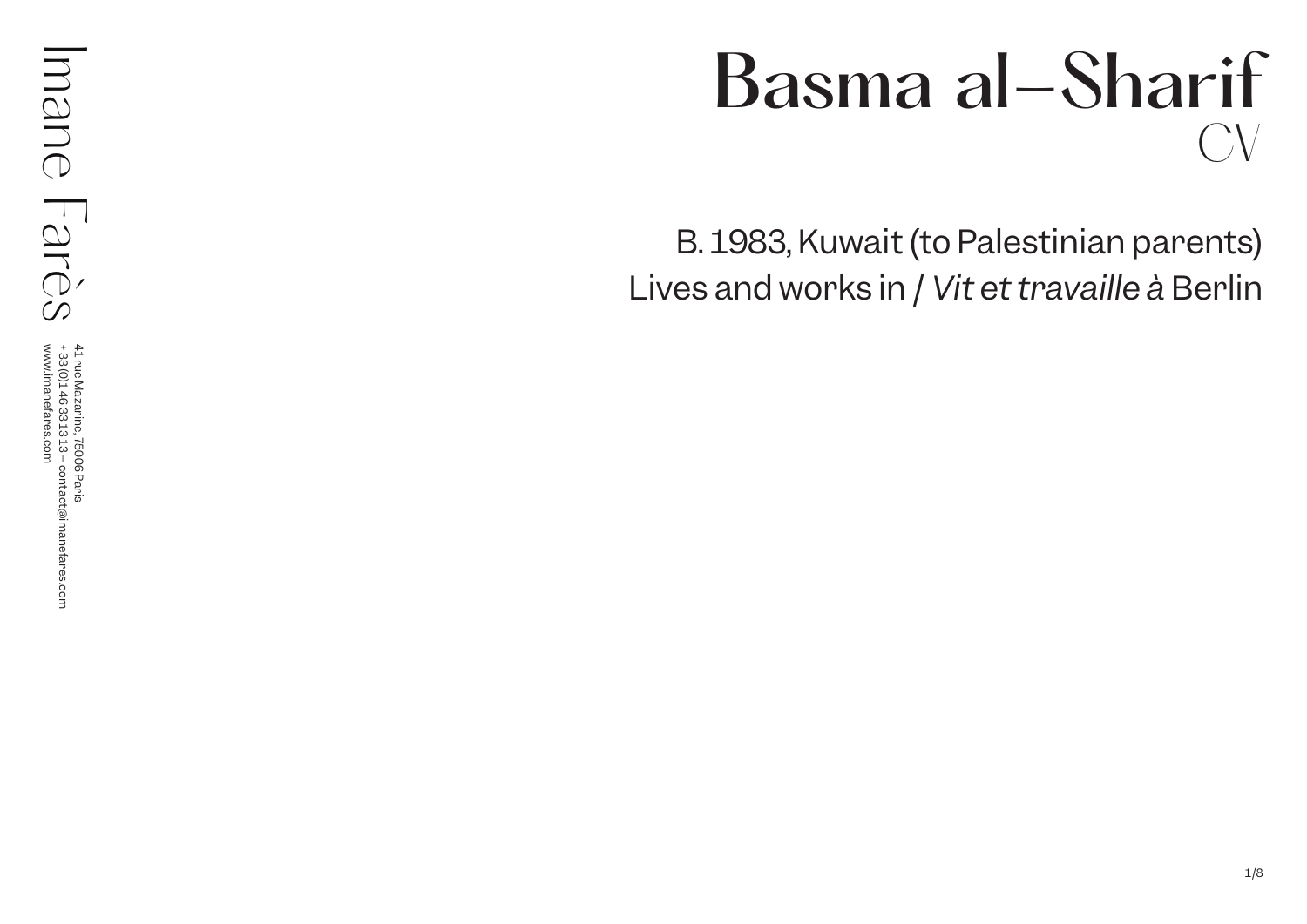Education / *Formation*

# 2007 Master of Fine Arts, The School of Art and Art History, University of Illinois at Chicago, USA

|      | Solo shows / Expositions personnelles                                                                                                |
|------|--------------------------------------------------------------------------------------------------------------------------------------|
| 2022 | Basma al-Sharif: Capital, Ruttenberg Contemporary Photography Series, curated by Michal Raz-Russo, The Art Institute of Chicago, USA |
| 2020 | And Therefore a Philistine, curated by Farah Aksoy, SALT Galata, Istanbul, Turkey                                                    |
| 2019 | A Philistine, curated by Ainslie Roddick, CCA: Center for Contemporary Art, Glasgow, UK                                              |
|      | 24/7, Galerie Imane Farès, Paris, France                                                                                             |
|      | Basma al-Sharif, curated by November Paynter, Museum of Contemporary Art, Toronto, Canada                                            |
| 2018 | The Gap Between Us, The Mosaics Room, London, UK                                                                                     |
| 2015 | Renee's Room, Les modules - Fondation Pierre Bergé - Yves Saint Laurent, Palais de Tokyo, Paris, France                              |
| 2014 | 'Doppelgänging', Galerie Imane Farès, Paris, France                                                                                  |
| 2012 | Farther Than The Eye Can See, Sharjah Art Foundation, Sharjah, UAE                                                                   |
|      |                                                                                                                                      |

| Group shows / Expositions collectives |                                                                                                                        |
|---------------------------------------|------------------------------------------------------------------------------------------------------------------------|
| 2020                                  | Between the sun and the moon, The Lahore Biennale (LBO2), Lahore, Pakistan                                             |
| 2019                                  | Coleccionando procesos. 25 años de itinerarios, El Centro Botín, Santander, Spain                                      |
|                                       | Beirut Lab 1975(2020), Room Gallery, Claire Trevor School of the Arts, University of California, Irvine, USA           |
|                                       | Taming Y/Our Passion, Aichi Triennale 2019, Aichi, Japan                                                               |
|                                       | bahith (seeker), Gazelli Art House, London, UK                                                                         |
|                                       | Personne pas même la pluie n'a de si petites mains, La Criée, Rennes, France                                           |
|                                       | Intimate Terrains: Representations of a Disappearing Landscape, The Palestinian Museum, Birzeit, Palestine (catalogue) |
| 2018                                  | Fragiles héritages, Hôtel-Dieu du Puy-en-Velay, Le Puy-en-Velay, France                                                |
|                                       | Of Other Spaces, Abraaj Group Art Prize exhibition, 10th Edition, Art Dubai, Dubai, UAE                                |
|                                       | Comfort Zone I (Home), VCU Qatar, Qatar                                                                                |
| 2017                                  | From Ear to Ear to Eye Sounds and Stories from Across the Arab World, Nottingham Contemporary, Nottingham, UK          |
|                                       | Delirium & Destiny, curated by Suzanne Wallinga and Eloise Sweetman, A Tale of Tub, Rotterdam, The Netherlands         |
|                                       | Subjektiv, Malmö Konsthall, Malmö, Sweden / Kunstnernes Hus, Oslo, Norway                                              |
|                                       | Whitney Biennial, Whitney Museum of American Art, New York, USA                                                        |
|                                       | Paratextual, Samuel Freeman Gallery, Los Angeles, USA                                                                  |
|                                       | Meeting points 8: Both sides of the curtain, Beirut Art Center, Beirut, Lebanon                                        |
| 2016                                  | Time of reasonnable doubts, Moscow Biennale of Young Artists, Moscow, Russia                                           |
|                                       | Girls Only, Hagop Kevorkian Center for Near Eastern Studies at NYU, New York, USA                                      |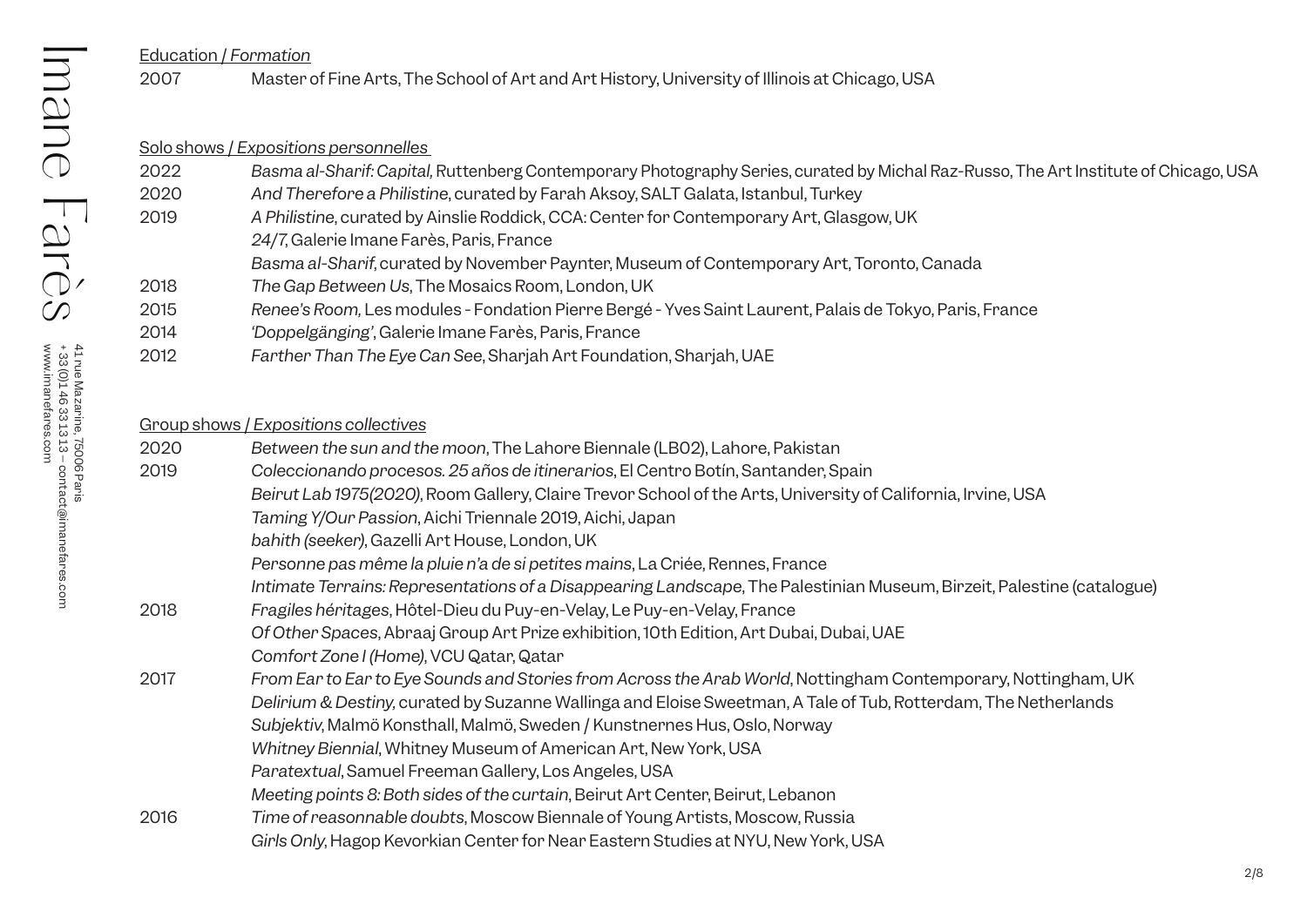| 2015 | Sounds As If, curated by Aleya Hamza, Downtown Contemporary Arts Festival, Cairo, Egypt<br>Arab territories: Constantine, capital of Arab Culture, Palace of Culture, Algeria |
|------|-------------------------------------------------------------------------------------------------------------------------------------------------------------------------------|
|      | The Closer I Get To The End The More I Rewrite The Beginning, Human Resources, Los Angeles, USA                                                                               |
|      | Echoes and reverberations, Hayward Gallery, London<br>deserts, Galerie Imane Farès, Paris, France                                                                             |
|      | SUPERNOVA, curated by Karina El Hélou, Scatolabianca, Milan, Italy                                                                                                            |
|      | We Began By Measuring Distance, Cinema Dynamo: Centre d'Art Contemporain, Geneva, Switzerland                                                                                 |
| 2014 | The 4D Project: Onomichi City Museum of Art, Japan                                                                                                                            |
|      | Meeting Points 7, CIC, Cairo, Egypt                                                                                                                                           |
|      | Here and Elsewhere, New Museum, New York, USA                                                                                                                                 |
|      | Disappearing Acts, Herndion Gallery, Antioch College, Yellow Springs, USA                                                                                                     |
|      | Parle Pour Toi: Projections et Rencontres, Galerie Marian Goodman, Paris, France                                                                                              |
| 2013 | Conversation Pieces, Galerie Art & Essai - Rennes, France                                                                                                                     |
|      | Colony of Light / Greater NY, MOMA PS1, New York, USA                                                                                                                         |
|      | Psychic Geographies: Urban Video Project and Light Work, Syracuse, New York, USA                                                                                              |
|      | The Box: Wexner Center for the Arts, Columbus, USA                                                                                                                            |
|      | On love and other landscapes, Basma al-Sharif & Yazan Khalili, Galerie Imane Farès, Paris, France                                                                             |
| 2012 | 25 ans de créativité, Institut du Monde Arabe, Paris, France                                                                                                                  |
|      | Garden of Eden, Palais de Tokyo, Paris, France                                                                                                                                |
| 2011 | ITINERARIOS XVII: Fundación Marcelino Botín, Santander, Spain (catalogue)                                                                                                     |
| 2010 | Manifesta 8, Murcia, Spain                                                                                                                                                    |
|      | The Delfina Foundation, Edinburgh College of Art, Edinburgh, UK                                                                                                               |
| 2009 | Contemporary Art Centre of Southern Australia, Adelaide, Australia                                                                                                            |
|      | The Sharjah Biennial 9, Sharjah, UAE                                                                                                                                          |
| 2008 | The Jerusalem Show, Al Ma'amal Foundation for Contemporary Art, Palestine                                                                                                     |
| 2007 | Thesis Exhibition, Gallery 400, Chicago, USA                                                                                                                                  |

Festivals and screenings (selection) / *Festivals et projections (sélection)*

| 2021 | Hear Before Hereafter, LAND: Contemporary public art projects for Los Angeles and Beyond, USA                                    |
|------|----------------------------------------------------------------------------------------------------------------------------------|
|      | Thousandsuns Cinema, Media City, Windsor, Canada                                                                                 |
|      | Maysles Documentary Center, New York, USA                                                                                        |
| 2020 | Memory, Exile, Travel: Ouroboros, cur. by Nat Muller, introduced by Lara Khaldi, Eye Filmmuseum, Amsterdam                       |
|      | Curator of the film programme, PalFest 2020, Palestine Festival of Literature, Palestine                                         |
|      | Modern Mondays: An Evening with Basma al-Sharif and Sky Hopinka, Doc Fortnight 2020: MoMA's Festival of International Nonfiction |

41 rue Mazarine, 75006 Paris<br>+ 33 (0)1 46 33 13 13 – contact@imanefares.com<br>www.imanefares.com 41 rue Mazarine, 75006 Paris (0)1 46 33 13 13 – contact@imanefares.com www.imanefares.com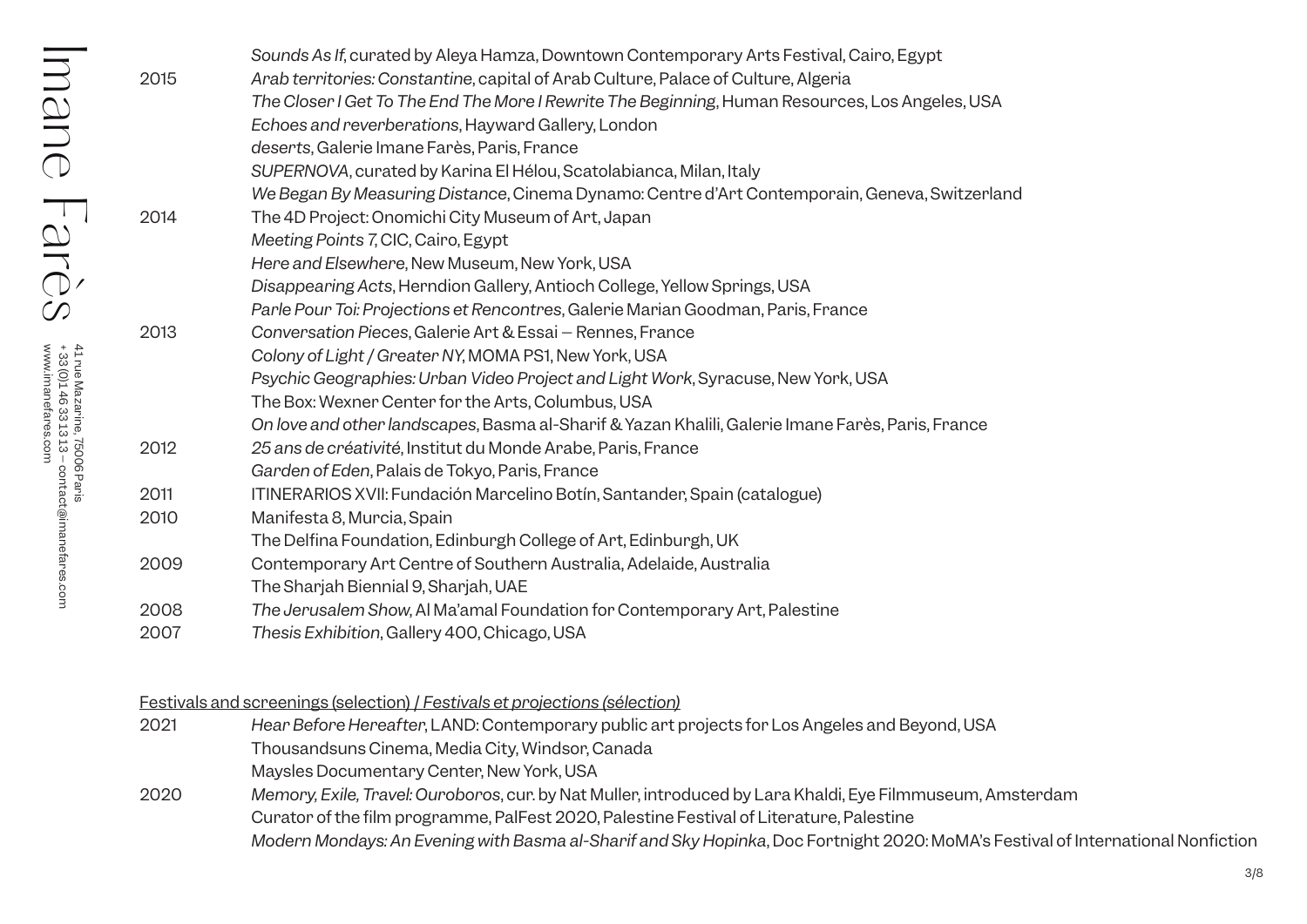|      | Film and Media, MoMA, New York, USA                                                                      |
|------|----------------------------------------------------------------------------------------------------------|
| 2019 | Yebisu International Festival for Art & Alternative Visions, Tokyo Photographic Art Museum, Tokyo, Japan |
|      | Decolonial Dreamscapes, Directions Screenings, Karst, Plymouth, UK                                       |
| 2018 | Glasgow Film Festival, Glasgow, UK                                                                       |
|      | FID Marseille, in competition, Marseille, France                                                         |
|      | Caro Sposo, cinémathèque Robert-Lynen, Paris, France                                                     |
|      | Festival Ciné Palestine, Paris, France                                                                   |
|      | Fronteira International Documentary & Experimental Film Festival, Goiânia, Brésil                        |
|      | Mizna Twin Cities Arab Film Festival, Minneapolis, USA                                                   |
| 2017 | BFI London Film Festival, London, UK                                                                     |
|      | Toronto Palestine Film Festival, Toronto, Canada                                                         |
|      | Locarno Film Festival, in competition, Locarno, Switzerland                                              |
|      | Rencontres Internationales du Documentaire de Montréal (RIDM), in competition, Montreal, Canada          |
| 2016 | FID Marseille, Marseille, France                                                                         |
|      | March Meeting, Sharjah Art Foundation, UAE                                                               |
|      | Migrating Forms, BAM, New York, USA                                                                      |
|      | Girls Only, The Hagop Kervokian Center for Near Eastern Studies, New York, USA                           |
| 2015 | Copenhagen International Documentary Festival, Denmark                                                   |
|      | Kurzfilmtage Winterthur, Winterthur, Switzerland                                                         |
|      | International Documentary Film Festival, Quito, Ecuador                                                  |
|      | Courtisane Festival, Ghent, Belgium                                                                      |
|      | Alchemy Film and Moving Image Festival, Scotland                                                         |
|      | Hong Kong International Film Festival, Hong Kong                                                         |
|      | 53rd Ann Arbor Film Festival, Ann Arbor, USA                                                             |
|      | Las Palmas de Gran Canaria International Film Festival, Canary Islands                                   |
|      | Forum Expanded: Berlinale, Arsenal 1, Berlin, Germany                                                    |
| 2014 | Conversations at the Edge: co-hosted by the Gene Siskel Film Center, VDB and SAIC, Chicago, USA          |
|      | 29º Mar del Plata International Film Festival, Mar del Plata, Argentina                                  |
|      | Filmmaker Festival: FESTIVAL INTERNAZIONALE DI CINEMA DAL 1980, Milan, Italy                             |
|      | New York Film Festival, USA                                                                              |
|      | 25 FPS, Zagreb, Croatia                                                                                  |
|      | Ambulante Film Festival, Mexico                                                                          |
|      | San Francisco International Film Festival, USA                                                           |
|      | 52nd Ann Ann Arbor Film Festival, USA                                                                    |
|      | Image Forum Festival, Yokohama Museum of Art, Japan                                                      |

# Imane Farès  $\operatorname{Ind}_{\operatorname{Superspace}}(S) \cong \operatorname{Ind}_{\operatorname{Superspace}}(S) \cong \operatorname{Ind}_{\operatorname{Superspace}}(S) \cong \operatorname{Ind}_{\operatorname{Superspace}}(S) \cong \operatorname{Ind}_{\operatorname{Superspace}}(S) \cong \operatorname{Ind}_{\operatorname{Superspace}}(S) \cong \operatorname{Ind}_{\operatorname{Superspace}}(S) \cong \operatorname{Ind}_{\operatorname{Superspace}}(S) \cong \operatorname{Ind}_{\operatorname{Superspace}}(S) \cong \operatorname{Ind}_{\operatorname{Superspace}}(S) \cong \operatorname{Ind}_{\operatorname{Superspace}}(S) \cong$

41 rue Mazarine, 75006 Paris (0)1 46 33 13 13 – contact@imanefares.com www.imanefares.com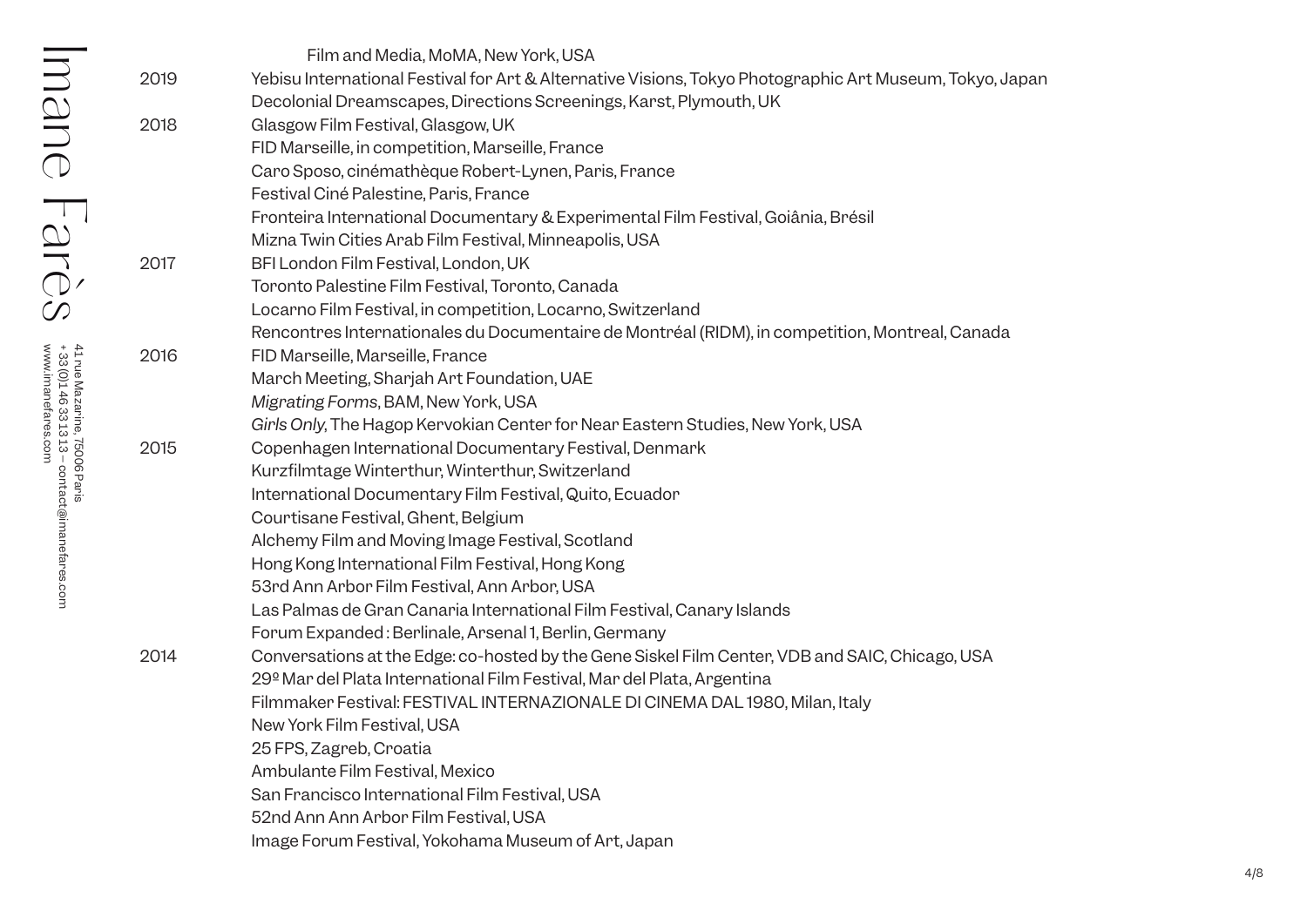| 2013 | Berlin Documentary Forum 3, Berlin, Germany<br>Art Star Video Art Biennial, SAW Video Media Art Centre, Ottawa, Canada<br>Wavelengths: Toronto International Film Festival, Canada<br>New York Film Festival, USA<br>Guest Artist of the Flaherty Film Seminar, Hamilton NY, USA<br>Media City Film Festival, Windsor, Canada<br>London Palestine Film Festival, UK<br>FLEX film/video festival, USA<br>IFFR, Rotterdam, The Netherlands |
|------|------------------------------------------------------------------------------------------------------------------------------------------------------------------------------------------------------------------------------------------------------------------------------------------------------------------------------------------------------------------------------------------------------------------------------------------|
| 2012 | A Space Gallery co-presented by the Images Festival and Trinity Square Video, Toronto, Canada; Darat Al Funun, Amman, Jordan<br>29th Kassel Documentary Film and Video Festival, Kassel, Germany<br>The New Media Festival, Seoul, Korea<br>Videoex Festival, Zurich, Switzerland                                                                                                                                                        |
| 2011 | Yamagata International Documentary Film Festival, Japan<br>Transmedial Berlin, Germany<br>Short Cuts VI: Portland International Film Festival, Portland, USA<br>49th Ann Arbor Film Festival, USA<br>All Our Memories Significant in Retrospect, curated by cheyanne turions, The Images Festival and C Magazine, Toronto, Canada<br>VideoBrasil, São Paulo, Brasil<br>Parallel Worlds, Forum Expanded: the Berlinale, Berlin, Germany   |
| 2010 | Video_Dumbo, Brooklyn, New York, USA<br>London Palestine Film Festival, UK                                                                                                                                                                                                                                                                                                                                                               |
| 2009 | Rencontres Internationales Paris/Berlin/Madrid, Paris, France<br>Docudays: Beirut, Lebanon<br>ArabShorts: Goethe Institut, Cairo, Egypt<br>Chicago Underground Film Festival, USA                                                                                                                                                                                                                                                        |
| 2008 | Palestine Film Week, Al-Balad Theater Amman, Jordan<br>Dokufest - Prizen, Kosovo<br>Chicago Palestine Film Festival, USA                                                                                                                                                                                                                                                                                                                 |
| 2007 | Images Du Moyent-Orient, en collaboration avec le Festival d'Automne, Jeu de Paume, Paris, France<br>ARTEAST: Cinema East Film Festival, NYC, USA                                                                                                                                                                                                                                                                                        |

### Catalogues & publications

Imane Farès

Imane Farès

41 rue Mazarine, 75006 Paris<br>+ 33 (0)146 33 13 13 – contact@imanefares.com<br>www.imanefares.com

www.imanefares.com

(0)1 46 33 13 13 – contact@imanefares.com

41 rue Mazarine, 75006 Paris

2020 "Our Security is Precarious Here" in Beatrice Gibson, *Deux Soeurs*, Ed. by Bergen Kunsthall and Sternberg Press, in collaboration

5/8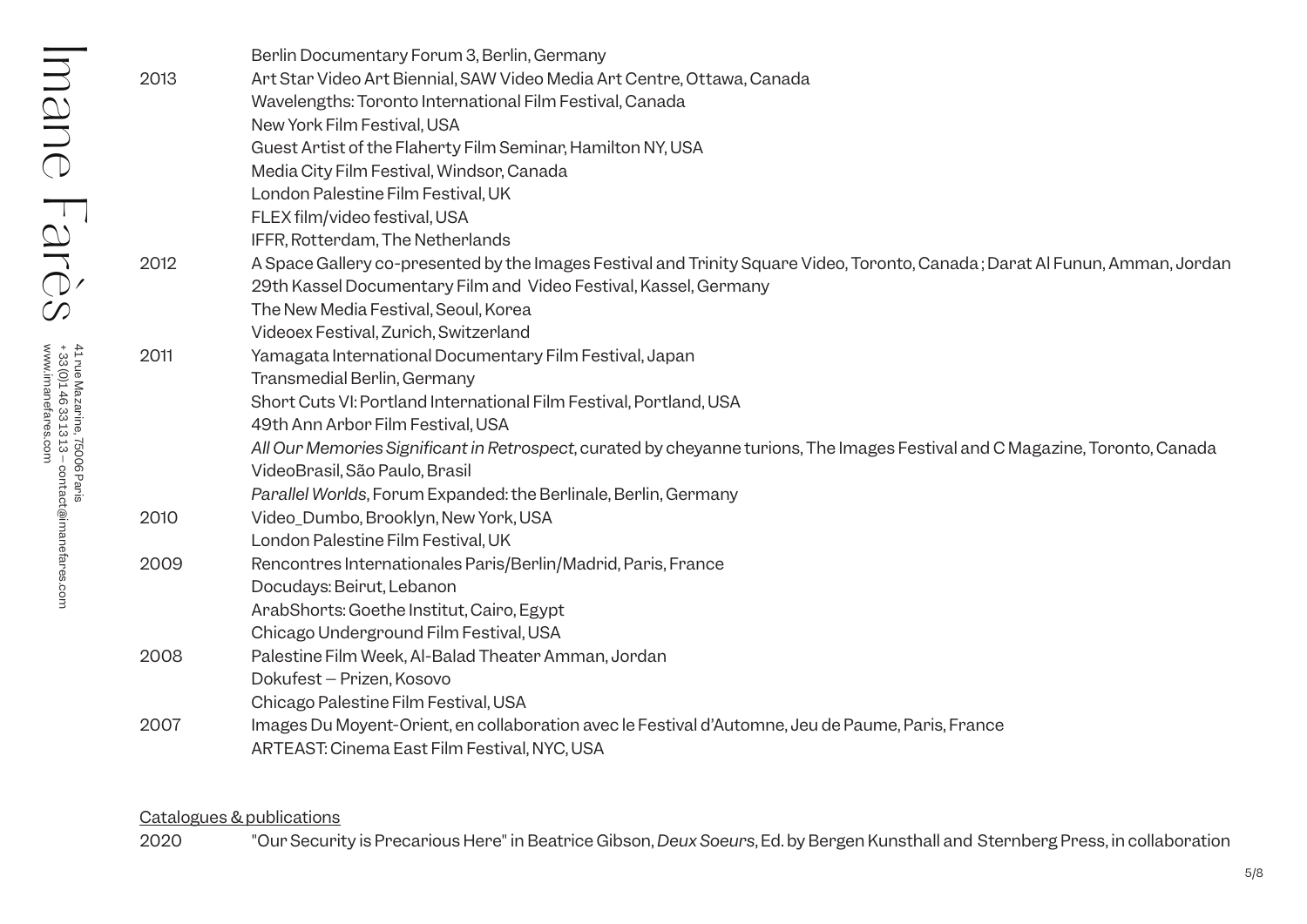| Beirut Lab: 1975(2020), Room Gallery, leaflet ed. by Claire Trevor School of the Arts, University of California, Irvine<br>2019<br>Intimate Terrains: Representations of a Disappearing Landscape, Ed. The Palestinian Museum, Birzeit<br>"Interview with Suzy Halajian" in Of Other Spaces, The Abraaj Group Art Prize 2018, 10th Edition, Ed. Kaleidoscope, Milan,<br>2018 |  |
|------------------------------------------------------------------------------------------------------------------------------------------------------------------------------------------------------------------------------------------------------------------------------------------------------------------------------------------------------------------------------|--|
|                                                                                                                                                                                                                                                                                                                                                                              |  |
|                                                                                                                                                                                                                                                                                                                                                                              |  |
|                                                                                                                                                                                                                                                                                                                                                                              |  |
| Los Angeles, Basma al-Sharif, Photography by Nathanael Turner, part of the publication of Of Other Spaces, The Abraaj Group Art                                                                                                                                                                                                                                              |  |
| <b>Prize 2018</b>                                                                                                                                                                                                                                                                                                                                                            |  |
| 10 Years of the Abraaj Group Art Prize, Ed. Abraaj Art Prize, p. 16-17                                                                                                                                                                                                                                                                                                       |  |
| How to Tell When the Rebels Have Won, A Selection from the Annals of the Arab Fund for Arts and Culture, Rasha Slati, Ed. AFAC, Ten                                                                                                                                                                                                                                          |  |
| Years Later                                                                                                                                                                                                                                                                                                                                                                  |  |
| Whitney Biennial 2017, Whitney Biennial of American Art, New York, Ed. Yale Univerity Press, New Haven and London<br>2017                                                                                                                                                                                                                                                    |  |
| Here and Elsewhere, Ed. New Museum, New York<br>2014                                                                                                                                                                                                                                                                                                                         |  |
| All Our Memories Significant in Retrospect, text by cheyanne turions, booklet pub. by The Images Festival and C Magazine, Toronto<br>2011                                                                                                                                                                                                                                    |  |
| Homeland, Contemporary Visual Art Projects 2009, Project 8, booklet pub. by the Contemporary Art Centre of South Australia<br>2009                                                                                                                                                                                                                                           |  |
|                                                                                                                                                                                                                                                                                                                                                                              |  |

# Press (selection) / *Presse (sélection)*

| 2021 | Attalah Lina, "For a Free Palestine", 4Columns, June 4, 2021                                                                    |
|------|---------------------------------------------------------------------------------------------------------------------------------|
| 2020 | Ata Uncu Erman, "Crossing the borders with two exhibitions in Istanbul", duvaR.english, Feb. 19, 2020                           |
|      | "And Therefore a Philistine' reveals Palestinian diaspora through visuel arts", Daily Sabah, Feb. 16, 2020                      |
| 2019 | Sharratt Chris, "Basma al-Sharif's 'A Philistine", art agenda, December 2019                                                    |
|      | Dibb Katie, "Artist Basma al-Sharif Reimagines the Middle East", The Skinny, November 1st, 2019                                 |
|      | Ling Steffanie, "al-Sharif Basma, Museum of Contemporary Art Toronto", ARTFORUM, critic's picks, March 2019                     |
|      | Glessing Jill, "Basma al-Sharif's Portrait of Domesticity and Dislocation in the Palestinian Diaspora", Frieze, March 6, 2019   |
|      | Drake Cathryn, "Questioning Museology as a Medium for Conveying Culture", Frieze, January 11, 2019                              |
|      | Heng Lu Henry, "Basma al-Sharif", web review, Asia ArtPacific                                                                   |
| 2018 | Wychowanok Thibaut, "Moyen-Orient: ces artistes qui bousculent la scène artistique", Numéro, August 31, 2018                    |
|      | Mackreath Helen, "Interview with Basma al-Sharif", The White Review, June 2018                                                  |
| 2017 | Bailey Stephanie, "The Bolcations of Basma al-Sharif", Art Papers, Summer 2017, p. 54-60                                        |
|      | Coldiron Phil, "Would You Like to See a Magic Trick?: Basma al-Sharif's Ouroboros and its Contexts", Cinema Scope, Summer 2017  |
|      | Picard Andréa "Future's past and present uncertainty, Basma al-Sharif in conversation with André Picard", Mousse Magazine, June |
| 2017 |                                                                                                                                 |
|      | Halajian Suzy, "Basma al-Sharif: Under the Influence", ArteEast, Winter 2017                                                    |
| 2015 | Gildas Louis, "Langolen. Un des points cardinaux d'Ouroboros", Le Télégramme, June 20, 2015                                     |
|      | "A field guide for the ferns" (in Italian), L'emergere del possibile, April 12, 2015                                            |
|      | Nash Aily, "Working with, and throught, conflict", BOMB Magazine, March 12, 2015                                                |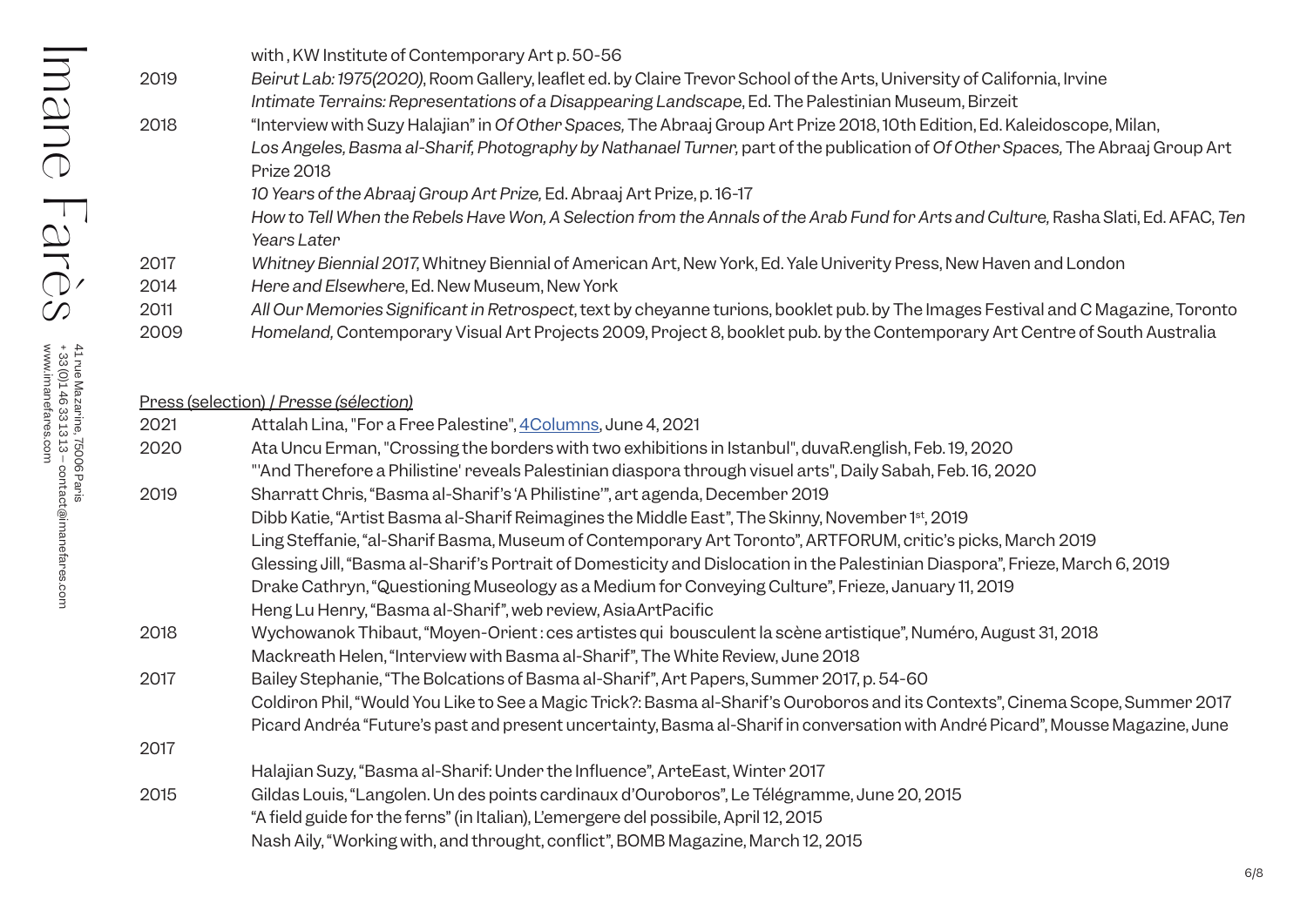|      | Valluri Gautam, "Ph at Courtisane: An interview with Basma al-Sharit", Projectorhead, 2015                |
|------|-----------------------------------------------------------------------------------------------------------|
| 2014 | Abu Hashhash Mahmoud, "Farther than Language can Reach", Ibraaz Platform 008, December 2014               |
|      | Khadivi Jesi, "Basma al-Sharif: The Doppelgänger", Ibraaz Reviews, July 29, 2014                          |
|      | Marsaud Olivia, "Basma al-Sharif, Nouvelles images de Palestine", Diptyk, n°23, April/May 2014, p. 32     |
|      | Sirieix Barbara, "Basma al-Sharif's, "Dopperlgänging"", Art Agenda, June 17, 2014                         |
| 2010 | Wilson-Goldie Kaelen, "Images of being and nothingness", The National, the review, May 28, 2010, p. 08-09 |

### Awards & Grants / *Prix et bourses*

| 2020    | Grantee of the Sharjah Art Foundation Production Programme 2020                                                                  |
|---------|----------------------------------------------------------------------------------------------------------------------------------|
| 2018-20 | Recipient, first edition of the Consortium Commissions, Mophradat, Brussels, Belgium                                             |
| 2018    | Shortlisted, Abraaj Group Art Prize, Art Dubai, Dubai, UAE                                                                       |
| 2016    | Panavision/Air France Award for Ouroboros, FID Marseille, France                                                                 |
|         | Commune Image Award for Ouroboros, FID Marseille, France                                                                         |
| 2015    | LOOP Fair Prize acquisition for The Story of Milk and Honey, Catalonia Ramblas, Barcelona, Spain                                 |
| 2014    | Winner of the international competition for Deep Sleep at VIDEOEX, Experimental Film & Video Festival, Zurich, Switzerland       |
| 2013    | Canada Arts Council Grant: Visiting Foreign Artist Programme, Canada                                                             |
|         | Honorable Mention: Media City Film Festival for Home Movies Gaza, Windsor, Canada                                                |
| 2012    | 3rd Prize in the Experimental category for We began by measuring distance, Athens International Film & Video Festival, Ohio, USA |
|         | Step Beyond Grant: European Cultural Foundation, Amsterdam, The Netherlands                                                      |
| 2011    | Canada Arts Council Grant: Visiting Foreign Artist Programme, Canada                                                             |
|         | Marion McMahon Award for We began by measuring distance, Images Festival, Toronto, Canada                                        |
|         | Visual Arts Grant: the Arab Fund for Arts and Culture for Farther than the eye can see, Amsterdam, The Netherlands               |
|         | Fund from the A.M. Qattan Foundation: Culture and Arts Programme, Palestine                                                      |
| 2010    | The Fundación Marcelino Botín Grant for Visual Arts for The Story of Milk and Honey, Santander, Spain                            |
| 2009    | Jury Prize for We began by measuring distance, 9th Sharjah Biennial, Sharjah, UAE                                                |

### Institutional collections / *Collections publiques et fondations*

Fonds d'art contemporain - Paris Collections, Paris, France

Kadist Art Foundation, Paris, France

CNAP, Centre national des arts plastiques, Paris, France

Frac Bretagne, Rennes

Sharjah Art Foundation, Sharjah, UAE

Fundacion Marcelino Botin, Santander, Spain